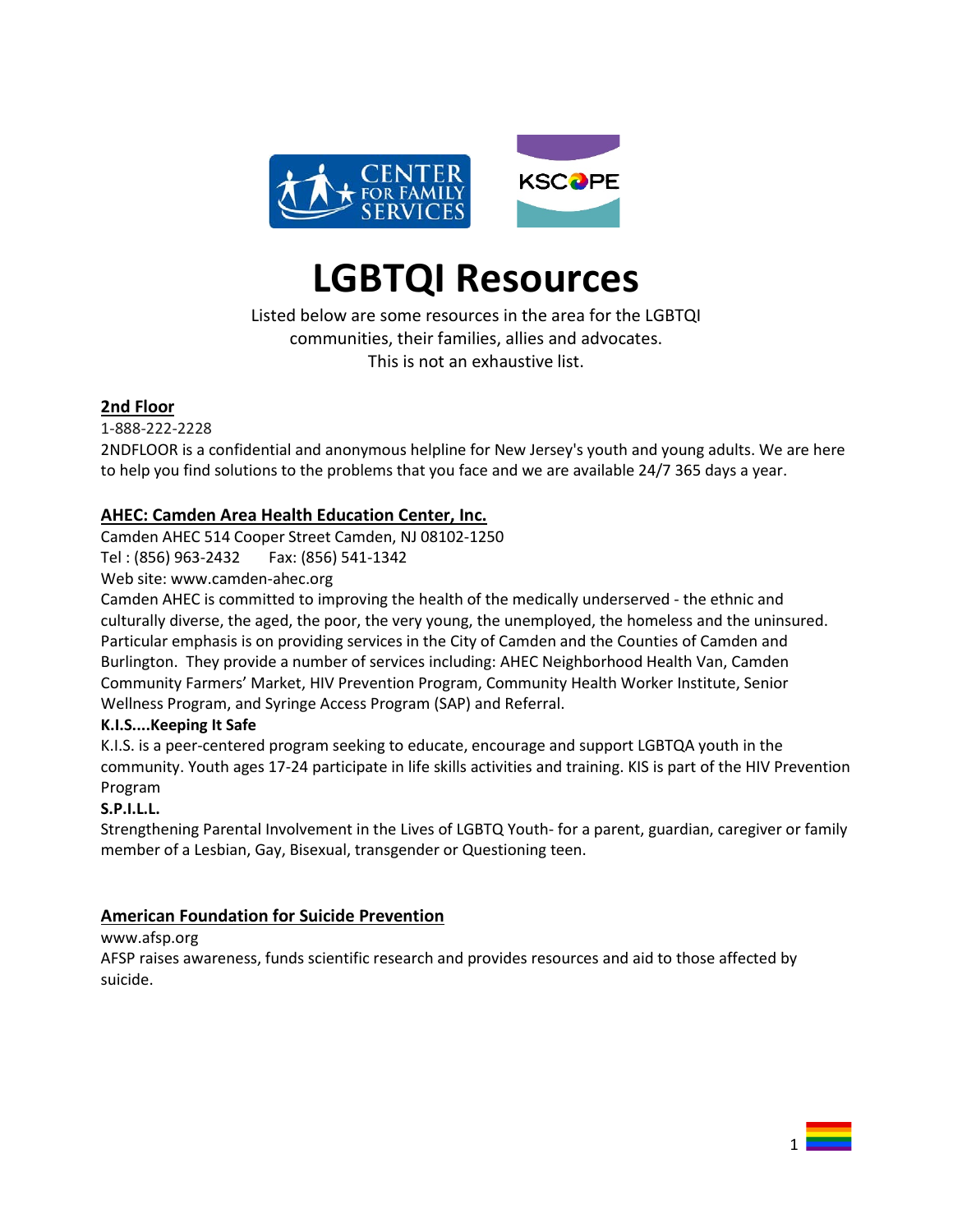## **Attic Youth Center**

255 South 16th Street Philadelphia, PA 19102

(215) 545-4331 | info@atticyouthcenter.org

The Attic creates opportunities for Lesbian, Gay, Bisexual, Transgender, and Questioning (LGBTQ) youth to develop into healthy, independent, civic-minded adults within a safe and supportive community, and promotes the acceptance of LGBTQ youth in society.

The Attic is proud to be Philadelphia's only independent LGBTQ youth center.

## **Center For Family Services**

#### **Together**

(856) 881-6100 Glassboro, NJ

Together is a short-term, walk-in shelter in southern New Jersey, providing 24-hour emergency shelter for runaway, homeless, and or neglected youth age 9-18. Together helps youth work on their goal of family reunification or seek alternative, stable living arrangements.

#### **Street Outreach Services (S.O.S.)**

1-800-355-0660

Street Outreach Services is a street-based outreach program offering crisis intervention, counseling, advocacy, and prevention services. Counselors work to help homeless, runaway or couch-surfing teens find a safe and stable home. S.O.S. offers teens up to age 21 a variety of services including: Referral and transportation to shelter facilities; Life-skills training and connection to community services; and Prevention education and outreach programs.

## **The COLOURS Organization**

1211 Chestnut St. Suite 910, Philadelphia PA 19107

215-832-0100

The COLOURS Organization provides supportive services for African American Lesbian, Gay, Bisexual, Transgender, and Queer folks in the greater Philadelphia area. We are committed to maintaining strong connections with the LGBTQ communities. The COLOURS Organizations is a tribe of workers, volunteers and advocates that are dedicated to the vision and mission of the organization. We call our community our tribe, and it is made up of a diverse group of folks. Our tribe of Prevention Specialist work with the community members to educate them about sexual transmitted infections and HIV. COLOURS provides supportive support groups. For more information about the groups listed below please contact us at. Tuesdays - Social X-change (25 and under young adult drop-in group) 6pm-9pm

Wednesdays- Men of COLOUR United (all men all races all ages welcome to talk about sex, cultural, politics and our community) 6pm-9pm

Thursdays- 40 Acres of Change (young adults 21-25 to talk about issues that matter to them) 6pm-9pm

## **Family Acceptance Project**

http://familyproject.sfsu.edu/ [fap@sfsu.edu](mailto:fap@sfsu.edu)

The Family Acceptance Project™ is a research, intervention, education and policy initiative that works to prevent health and mental health risks for lesbian, gay, bisexual and transgender (LGBT) children and youth, including suicide, homelessness and HIV – in the context of their families, cultures and faith communities. We use a research-based, culturally grounded approach to help ethnically, socially and religiously diverse families to support their LGBT children. Our team has been putting research into practice by developing an evidence-based family model of wellness, prevention and care to strengthen families and promote positive development and healthy futures for LGBT children and youth.

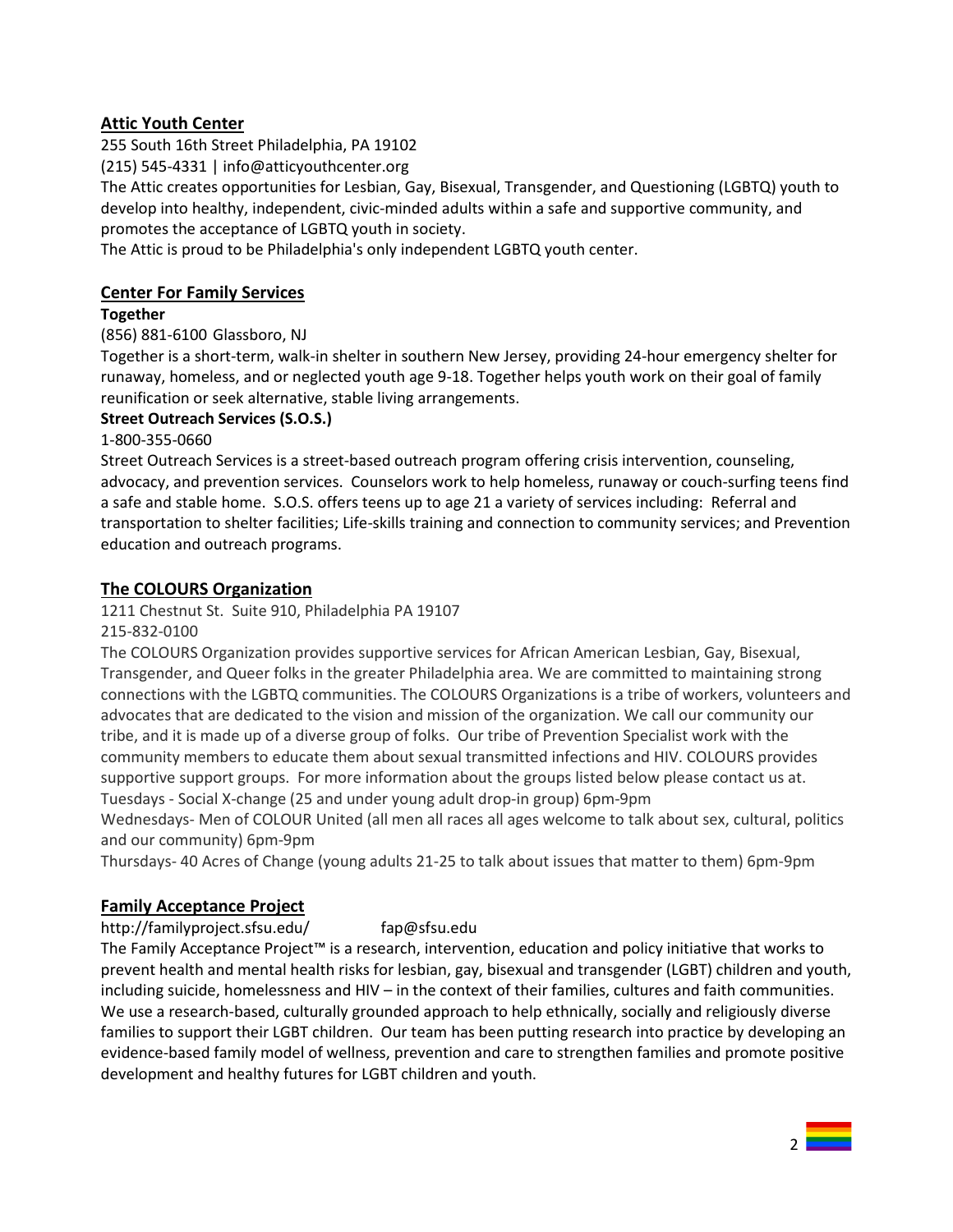## **Fenway Health**

<https://fenwayhealth.org/care/wellness-resources/help-lines/> Sexual Health Hotline – 617-267-0519

## **Garden State Equality**

973-GSE-LGBT (473-5428) Contact@GardenStateEquality.org www.gardenstateequality.org South Jersey office: 583 Haddon Ave, Collingswood, NJ 08108 Legislative Office: 110 West State St, Trenton, NJ 08608 Statewide organization for LGBTI civil rights, with an advocacy arm that works to pass pro-LGBTI legislation and to fight for those facing discrimination and a political arm that works to elect pro-LGBTI candidates.

#### **Gay, Lesbian, Bisexual and Transgender National Hotline**

1-888-THE-GLNH (1-888-843-4564) 800-246-7743 – LGBT National Youth Talkline 1-888-234-7243 - LGBT National Senior Hotline HOURS: Monday thru Friday from 4pm to midnight; Saturday from noon to 5pm (eastern time) Email: [help@GLBThotline.org](mailto:help@GLBThotline.org) The Gay, Lesbian, Bisexual and Transgender (GLBT) National Hotline provides telephone, online private oneto-one chat and email peer-support, as well as factual information and local resources for cities and towns across the United States. Open to parents and family of LGBTQ individuals as well.

## **GLBT Hate Crimes Hotline**

1-800-686-HATE

## **The GLBT National Youth Talkline**

Monday thru Friday from 4pm to midnight; Saturday from noon to 5pm

Toll-free 1-800-246-PRIDE (1-800-246-7743)

Email: [help@GLBThotline.org](mailto:help@GLBThotline.org)

Services are free and confidential. Telephone volunteers are in their teens and early twenties, and speak with teens and young adults up to age 25 about coming-out issues, relationship concerns, parent issues, school problems, HIV/AIDS anxiety and safer-sex information, and lots more!

## **GLSEN**

http://www.glsen.org/

The Gay, Lesbian & Straight Education Network strives to assure that each member of every school community is valued and respected regardless of sexual orientation or gender identity/expression.

## **Haddonfield Primary and Specialty Care, An LGBTQ+ Affirming Practice**

80 Tanner Street, Haddonfield, NJ 08033 844-542-2273 An inclusive environment to address your healthcare needs.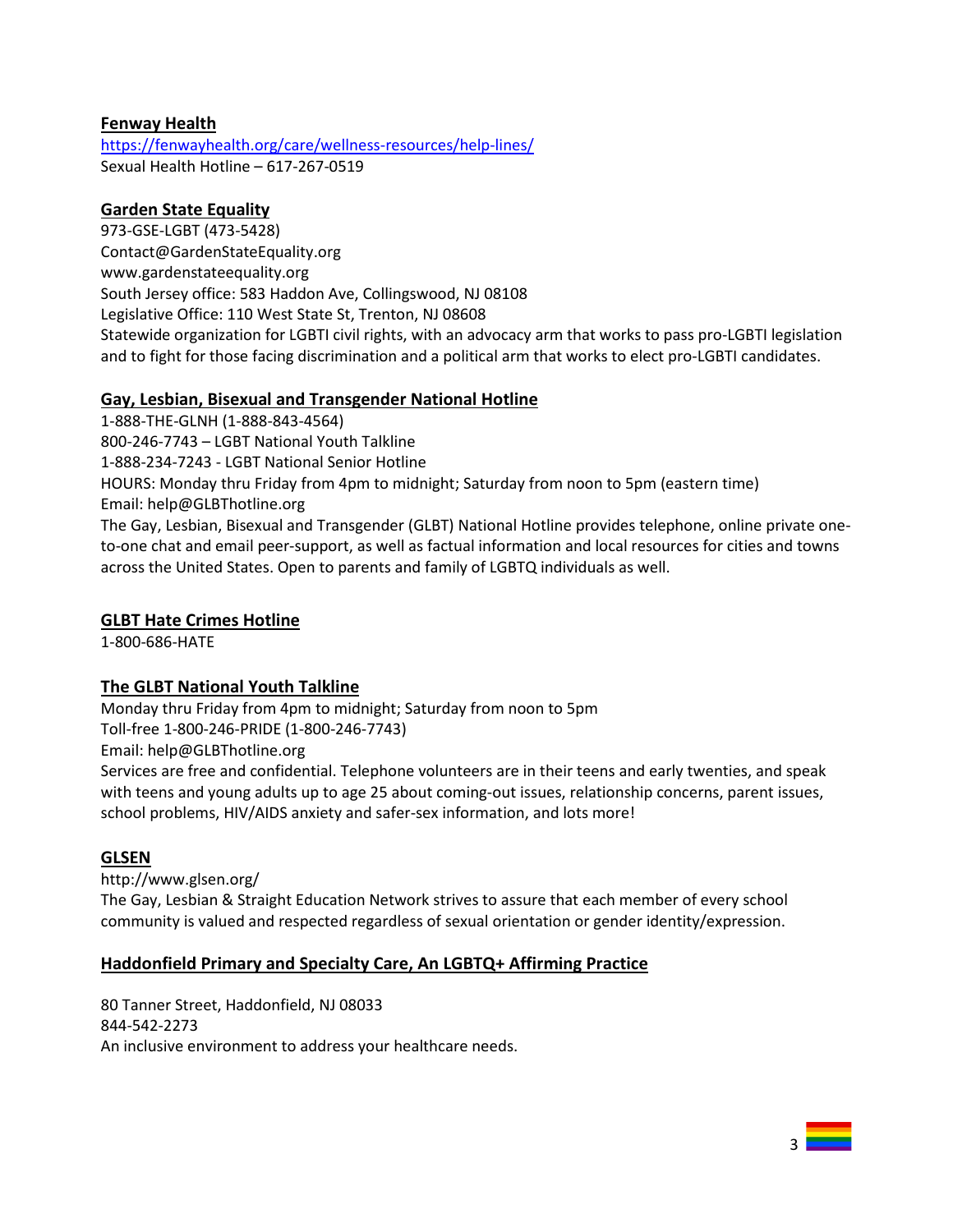## **HiTops**

21 Wiggins St, Princeton, NJ 08540

Phone: [\(609\) 683-5155](javascript:void(0)) http://www.hitops.org

HiTops is a health education and advocacy organization dedicated to ensuring every adolescent safe passage to adulthood by providing comprehensive sexuality education and promoting healthy relationships and supportive connections.

Desired Outcomes: Reduces rate of HIV, STIs and unplanned pregnancies. HiTops provides education, training and support for youth and adults that helps adolescents to develop health enhancing behaviors, improve decision-making, and reduce risk-taking behaviors. HiTops values prevention as a cost effective strategy that also engages youth in their own healthcare.

HiTops teaches age-appropriate, medically accurate sexual health education to reduce rates of HIV, STIs and unplanned pregnancies**.** Comprehensive sexuality education teaches risk avoidance through abstinence and provides risk reduction strategies to individuals who are sexually active to help them reduce their risks of infections or pregnancy.

HiTops has professional staff as well as trained peer educators who teach programs in schools, faith- and community-based organizations, juvenile justice sites, and group residential homes.

Everything HiTops does is to benefit youth, ages 11-26. HiTops trains and educates adults—parents or professionals who work with youth—on how to be supportive, trusted adults. Adults learn how to talk with young people about sensitive topics, how to create inclusive and safe environments, and how to find resources on specialized topics.

## **Human Rights Campaign**

1640 Rhode Island Ave. N.W., Washington, DC 20036-3278 Toll-Free: (800) 777-4723 Fax: (202) 347-5323

The Human Rights Campaign is the largest national lesbian, gay, bisexual, transgender and queer civil rights organization. The HRC envisions a world where LGBTQ people are ensured of their basic equal rights, and can be open, honest and safe at home, at work and in the community. They are located in the nation's capital to further the needs of the LGBTQ community.

## **Kaleidoscope**

Center For Family Services 1-800-255-4213 https://www.facebook.com/KaleidoscopeNJ/

Kaleidoscope is a community-based Gay-Straight Alliance. Kaleidoscope offers monthly student-led meetings in a safe, supportive environment for LGBT and allied teens to gather, socialize, organize, and help each other. Meetings are conveniently located at the Cherry Hill Public Library on the third Saturday of each month from 2pm-4pm, and Tiki Tiki Board Games in Woodbury, NJ on the first Friday of each month at 6pm.

As the only youth-centric LGBT organization in South Jersey, this center fills a void in the community for those struggling with sexuality/gender identity/expression. It will allow those attending schools without a

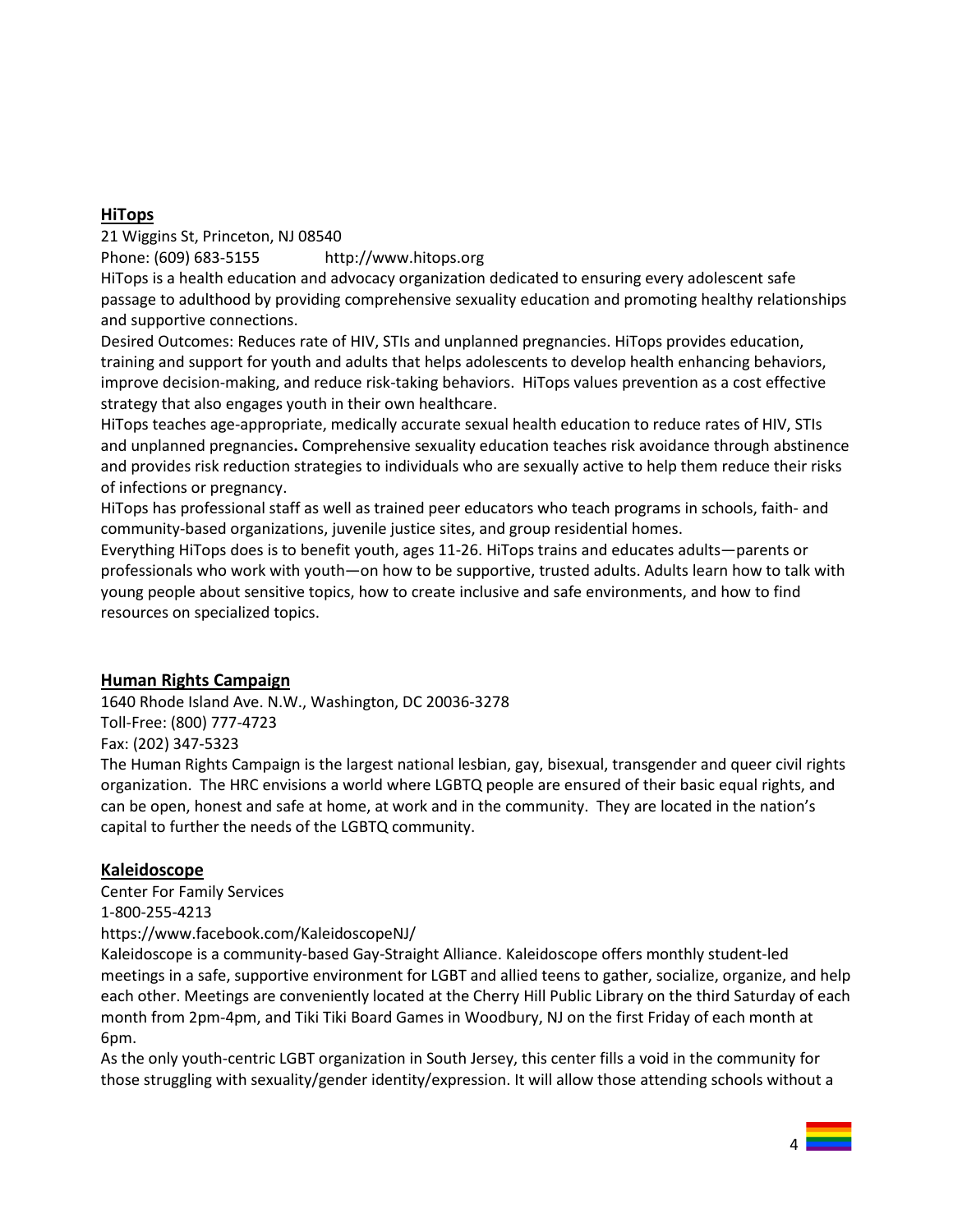Gay-Straight Alliance to seek support and guidance, and serve to help unify area GSAs in planning out of school events such as a GSA Forum or GSA Prom.

Kaleidoscope's mission is to empower LGBTQ and allied youth to lead healthy, productive lives. We are committed to fostering a safe and welcoming atmosphere for all people, respecting and celebrating the beautiful diversity of sexual and affectional orientations and gender identities and expressions. Kaleidoscope strives to be a youth-led organization, encouraging teens to take leadership roles and develop communication and organizational skills that will enrich their lives as they transition into adulthood.

## **LUCY ("Lifting Up Camden's Youth") Outreach**

Kristin Prinn, MSW, LCSW, Executive Director, LUCY Outreach 2907 Federal St., Camden, NJ 08105, mailing address 3201 Federal St., Camden, NJ 08105

kprinn@lucyoutreach.org

856-350-6220

LUCY- offers multi-lingual, culturally sensitive services to low-income children, teens, and young adults ages 7-25, and their families. LUCY accepts and welcomes all youth to take part in educational, social, spiritual, and service-oriented programming and also provides support and resources within the homes and schools. LUCY empowers youth to form healthy relationships, make good choices, and develop into compassionate and socially responsible adults who make a positive difference in their community. LUCY Outreach addresses all environmental systems that impact the youth including their home life, peers, and neighborhood environment. Appropriate programs, resources and support for effective change are provided to improve the quality of life of the youth and their families.

Examples of the program types and resources include:

Educational — Monthly college trips, college application and essay assistance, SAT prep and FAFSA support, tutoring, leadership training, life skills classes, speakers, and therapeutic groups; Social — Day trips to museums and cultural events, sports leagues, dance classes, etc.;

Spiritual — Retreats, support groups, exploring world religions, speakers, and trips based on faith and justice; and Service-oriented — immersion trip to the US/Mexico, local days of service, and participation in community panels.

## **Mazzoni Center: LGBTQ Health & Well-being**

The Mazzoni Center's mission is to provide quality comprehensive health and wellness services in an LGBTQ-focused environment, while preserving the dignity and improving the quality of life of the individuals we serve. Mazzoni Center is the only health care provider in the Philadelphia region specifically targeting the unique health care needs of the lesbian, gay, bisexual, and transgender communities. The Mazzoni Center offers health care, counseling & recovery services, support groups, youth specific services, HIV prevention & care, legal services, as well as training and resources.

**Main offices**: 1348 Bainbridge St., Philadelphia, PA 19147

Phone: 215-563-0652; Fax: 215-563-0664; Legal services: 215-563-0657

*Counseling and behavioral health; case management; food bank; housing program; LGBT legal services; education and prevention programs.*

Monday through Friday: 9 am to 5 p.m.\*

**Mazzoni Center Family & Community Medicine: 809 Locust Street <https://www.mazzonicenter.org/>**

Philadelphia, PA 19107 Phone: 215-563-0658 Fax: 215-923-0365

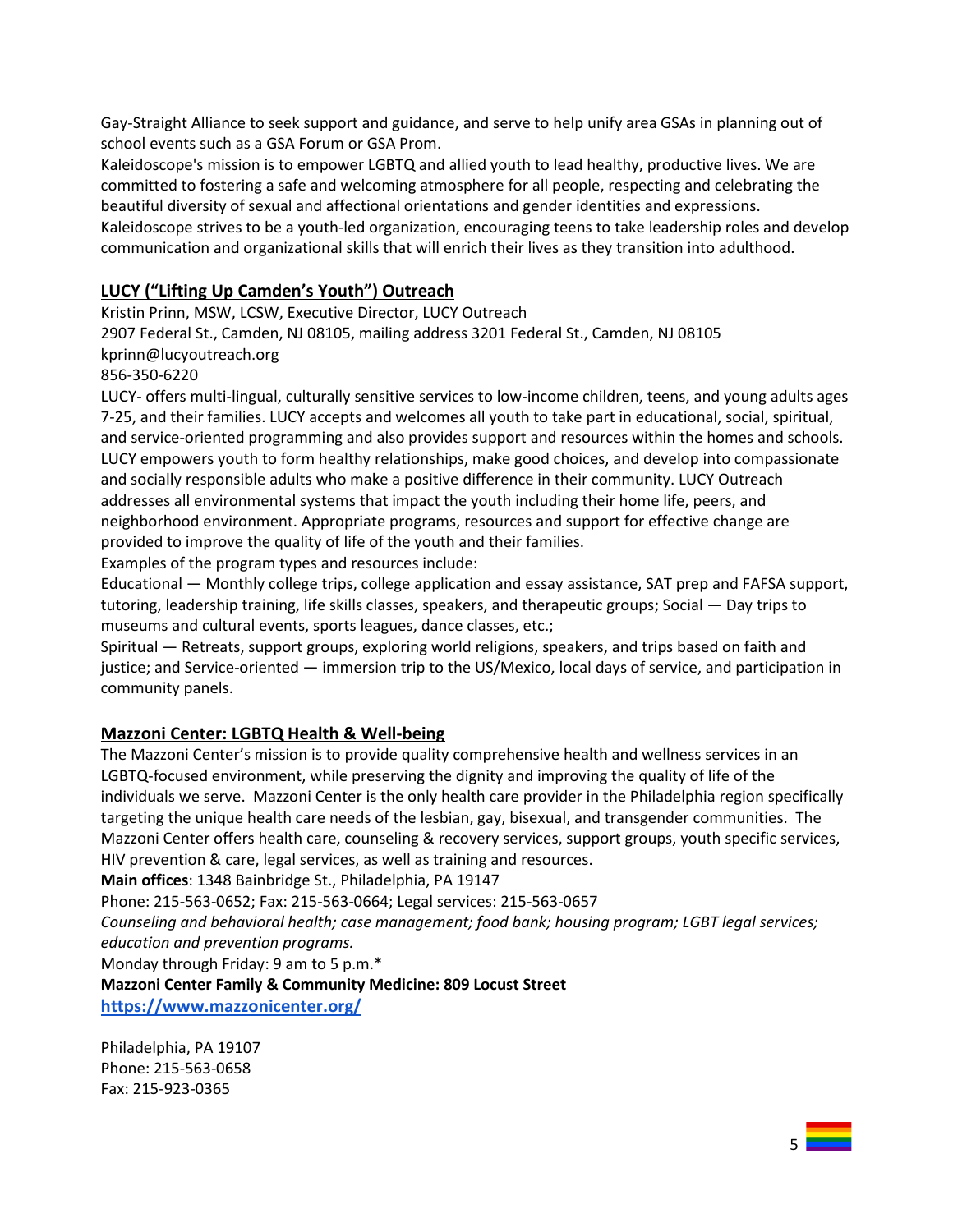## **Our primary care medical practice.** Monday-Thursday: 8:00am-9:00pm Friday: 8:00 a.m. - 5:00 p.m. **Washington West Project: 1201 Locust Street** Philadelphia, PA 19107 Phone: 215-985-9206 *Free, walk-in HIV testing:* Monday through Friday: 9 a.m. to 9 p.m. (last client 8:30 p.m.); Saturday: 1 to 5 p.m. (last client 4:30 p.m.) *Free, walk-in STI screening*: Tuesday: 1 to 6 p.m. Thursday: 6 to 9 p.m. Friday:  $2 \text{ to } 5 \text{ p.m.}$  Saturday:  $1 \text{ to } 4 \text{ p.m.}$

## **National Association of Social Workers, New Jersey Chapter**

https://www.socialworkers.org/about/governance/national-appointments/nationalcommittees/committee-on-lgbt-issues **The Lesbian, Gay, Bisexual, Transgender Issues Committee** 30 Silverline Dr., Suite 3 North Brunswick, NJ 08902 Phone: (732) 296-8070 Fax: (732) 296-8074 Email: [info.naswnj@socialworkers.org](mailto:info.naswnj@socialworkers.org) Mon-Fri 9:00 a.m. - 9:00 p.m. ET

Member Services: 800-742-4089

The National Committee on Lesbian, Gay, Bisexual, and Transgender Issues develops, reviews, and monitors programs of the Association that significantly affect gay men, lesbians, bisexuals, and transgender people. The committee has five members; Members serve for three years, one of whom will be the Board Secretary or another member of the NASW Board of Directors. The Chair is appointed for two years. The Committee requests that members be visible gay male, lesbian, bisexual, or transgender social workers in both their personal and professional lives in so far as possible.

#### [rwebb.nasw@socialworkers.org](mailto:rwebb.nasw@socialworkers.org)

## **National Center for Lesbian Rights (NCLR) Legal Helpline**

#### 1-800-528-6257 or 415-392-6257

NCLR provides this Legal Information Helpline as a service to all members of the LGBT community and our allies. The Legal Information Helpline provides basic information about laws that affect LGBT people, including family law, and about resources available for people who are facing discrimination or other civil rights issues. The Legal Information Helpline is not a client intake line. We do not provide any legal advice, legal representation or take on cases through the Legal Information Helpline.

#### **National Suicide Prevention Lifeline**

<https://suicidepreventionlifeline.org/> 1-800-273-8255 Suicide Prevention Hotline *Spanish Speaking line:* 888-628-9454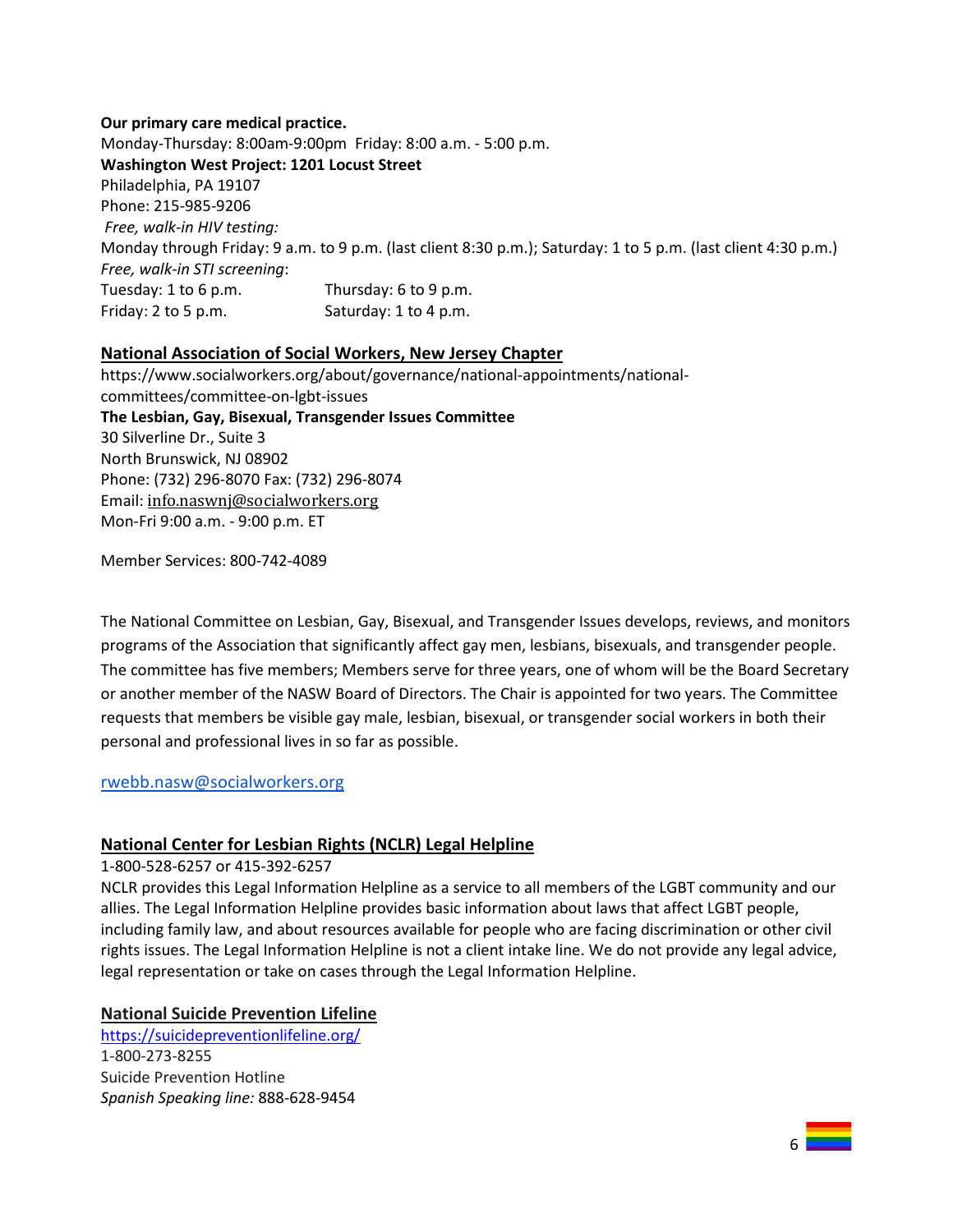*Deaf or Hard of Hearing options:* Use your preferred relay service or dial 711 then 1-800-273-8255.

#### **NJ Hopeline**

1-855-NJ-HOPELINE (654-6735) Suicide Prevention Hotline Our specialists are available for confidential telephone counseling and support 24 hours a day, 7 day per week.

#### **North NJ LGBTQ+ Resources**

Garden State Equality – Montclair, NJ

(973) GSE-LGBT (473-5428)

<https://www.gardenstateequality.org/>

#### Hudson Pride Center- Jersey City, NJ

(201) 963-4779

<https://www.hudsonpride.org/>

The Pride Center of New Jersey, Inc. - Highland Park, NJ

(732) 846-2232

<https://www.pridecenter.org/>

Pride in Action Support Group - Newton, NJ

(973) 726-9777

<https://www.morrissussexresourcenet.org/search/pride-in-action/>

7

Edge New Jersey (Formerly NJAS) - Morris Plains, NJ

(973) 285-0006

<https://edgenj.org/>

#### **PFLAG**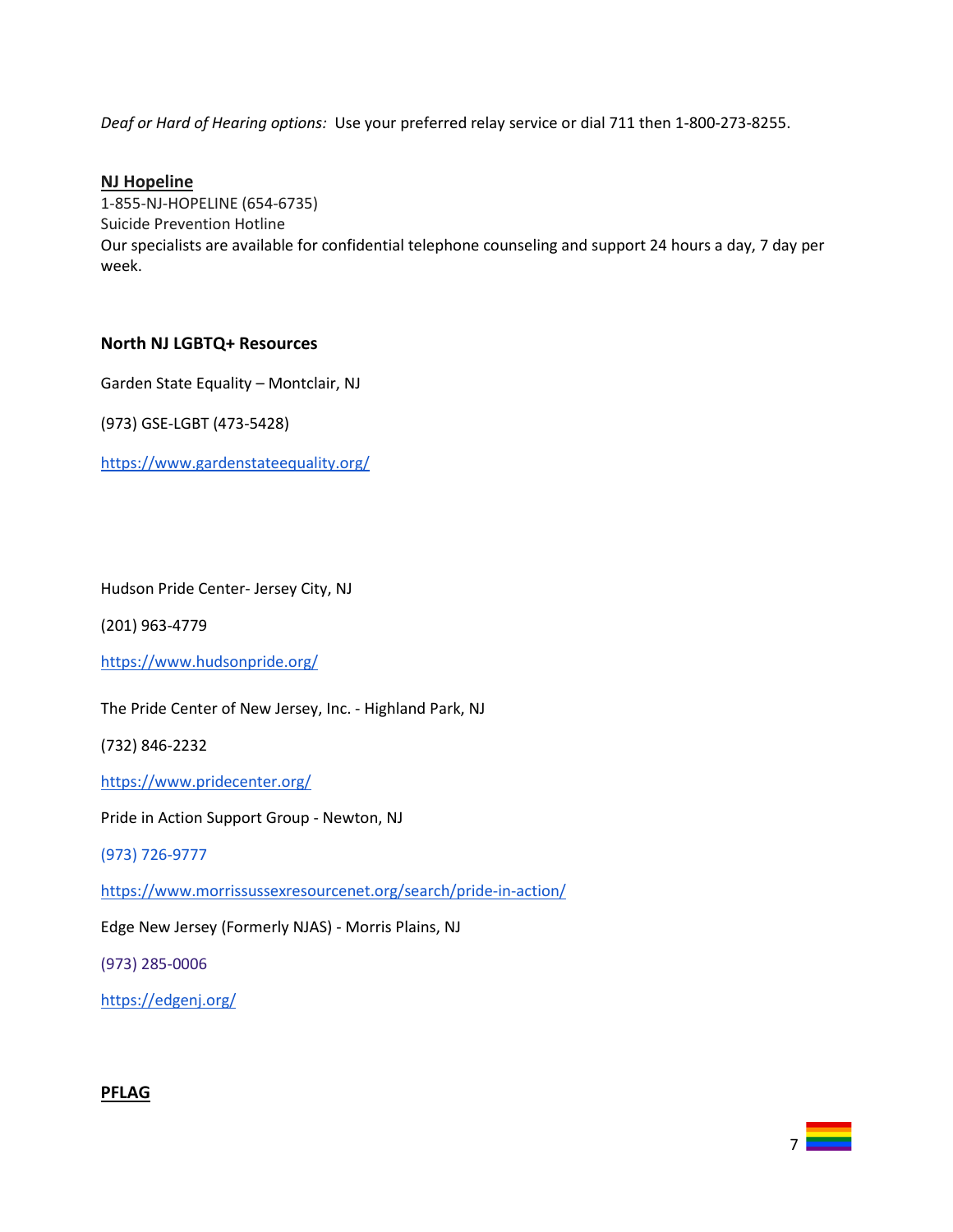#### www.pflag.org

PFLAG promotes the health and well-being of gay, lesbian, bisexual and transgender persons, their families and friends through: support, to cope with an adverse society; education, to enlighten an ill-informed public; and advocacy, to end discrimination and to secure equal civil rights. Serving southern New Jersey, PFLAG Collingswood provides parents, family members, friends, or gay, lesbian, bisexual, and transgender people with a variety of resources, including a support group, educational materials, and a topical speaker's series. All meetings are held 6:30pm-9pm the fourth Monday of each month at the Collingswood Community Center at 28 West Collings Avenue, Collingswood, NJ 08108. Contact. (856) 834-6355 pflagcollingswood@gmail.com

www.pflag.org/chapter/pflag-collingswood PO Box 8941, Collingswood, NJ

#### **Philadelphia FIGHT**

Community Health Centers 1233 Locust Street, 3<sup>rd</sup> Floor, Philadelphia, PA 19107 P: (215) 985-4448 [fight@fight.org](mailto:fight@fight.org)

## https://fight.org/

Philadelphia FIGHT Community Health Centers provide culturally competent comprehensive primary care, and state of the art HIV primary care to low income members of the community, along with research, consumer education, advocacy, social services and outreach to people living with HIV and those who are at high risk, including family members, communities with high rates of HIV, formerly incarcerated persons, and young people at risk; and access to the most advanced clinical research in HIV treatment and prevention.

#### **Point Foundation**

[www.pointfoundation.](http://www.pointfoundation/)org

Point Foundation provides financial support, leadership training, mentoring and hope to meritorious students who are marginalized due to sexual orientation, gender identity and/or gender expression.

#### **The Pride Center of New Jersey, LGBTQ Community Center**

85 Raritan Ave, Suite 100, Highland Park, NJ Tel: 732-846-2232 Email: host@pridecenter.org Web: [http://www.pridecenter.org](http://www.pridecenter.org/) The Pride Center of New Jersey is a welcoming place welcoming place for GLBTIQQ men, women and teens to meet socialize, share, bond, grow in self-awareness and thrive. This center has a lending library and is a resource center for all age groups. In addition, it provides meeting space to numerous GLBT groups & organizations. Check the website for groups meeting here.

## **Southern New Jersey LGBTQ Pride**

PO Box 113 Stratford, NJ 08084 Phone: 856-248-0332 E-mail: [snjgaypride@gmail.com](mailto:snjgaypride%40gmail.com)

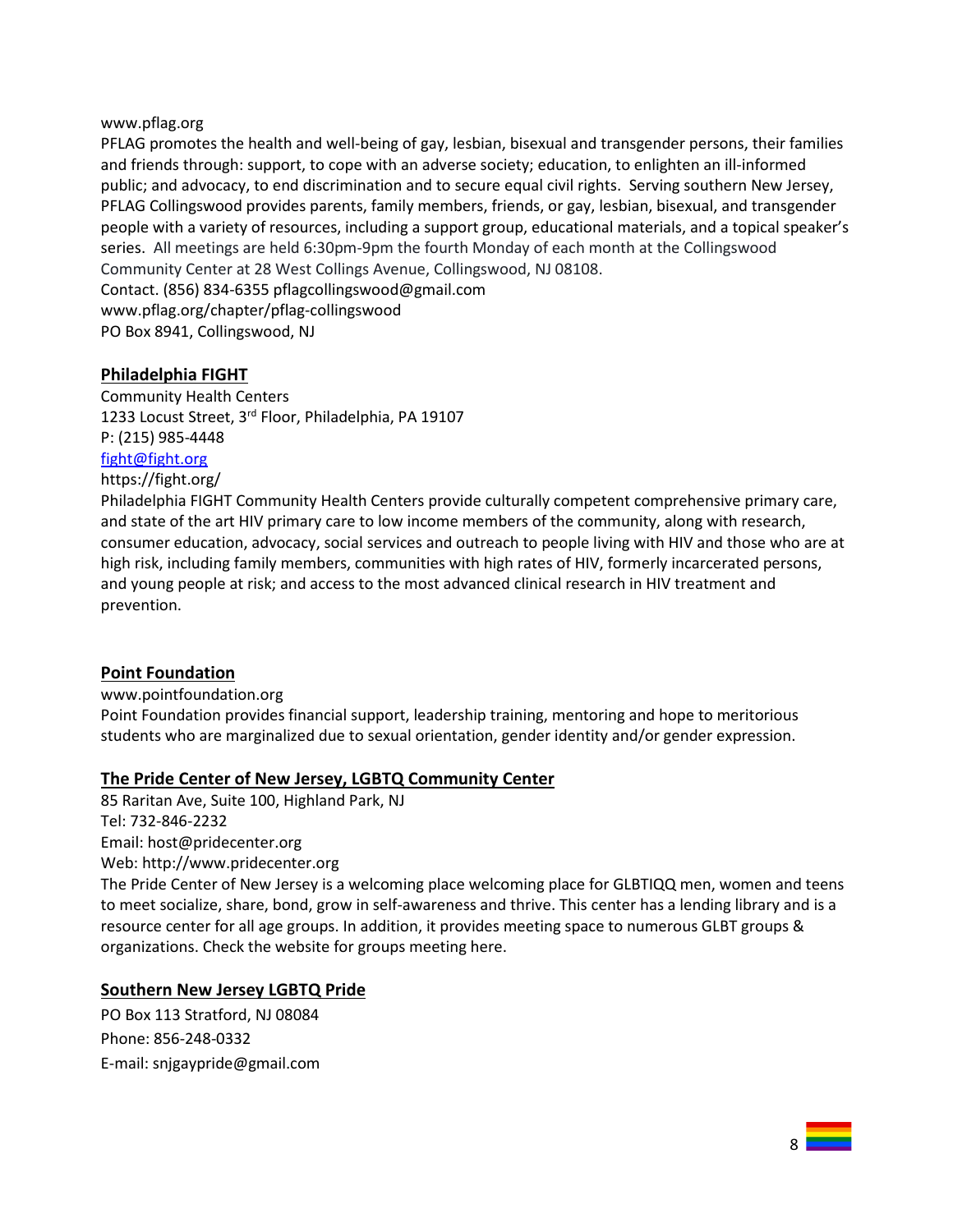Southern New Jersey LGBTQA Pride is a grass-root organization that promotes equality, respect, and awareness of causes important to the gay, lesbian, bisexual, transgender and questioning community of Southern New Jersey and surrounding area.

#### **Teen Space**

Planned Parenthood of Southern New Jersey, 317 Broadway, Camden, NJ 08103 Contact: Jennifer Jo Phone: 856-365-3519 ext. 232 Email: [jenniferjo.stevens@ppsnj.org](mailto:jenniferjo.stevens@ppsnj.org) Provides safe space for LGBTQ teens in the Camden, NJ area. Meets on Wednesdays at 4:00PM. Pizza and soda are served.

## **Transgender Law Center**

www.transgenderlaw.org The Transgender Law Center (TLC) is a civil rights organization advocating for transgender communities.

## **The Trevor Project**

866 4-U-TREVOR (866-488-7386)

www.thetrevorproject.org

The Trevor Project offers accredited life-saving, life-affirming programs and services to LGBTQ youth that create safe, accepting and inclusive environments over the phone, online and through text. The Trevor Project has crisis intervention programs, suicide prevention trainings and resources, as well as community resources and social media connections for LGBTQ youth.

**Trevor Lifeline** - The only national 24/7 crisis intervention and suicide prevention lifeline for LGBTQ young people (ages 13-24), available at 1-866-488-7386.

**[TrevorChat](http://www.thetrevorproject.org/pages/get-help-now#tc)**- A free, confidential, secure instant messaging service for LGBTQ youth that provides live help from trained volunteer counselors, open daily from 3:00 p.m. - 9:00 p.m. ET / 12:00 p.m. - 6:00 p.m. PT. **[TrevorText](http://www.thetrevorproject.org/pages/get-help-now#tt)**- A free, confidential, secure service in which LGBTQ young people can text a trained Trevor counselor for support and crisis intervention, available Thursdays and Fridays from 4:00 p.m. - 8:00 p.m. ET / 1:00 p.m. - 5:00 p.m. PT at 202-304-1200.

## **University of Pennsylvania's LGBT Health Program**

Penn Medicine Program for LGBT Health

502 Johnson Pavilion, 3610 Hamilton Walk, Philadelphia, PA 19104-6073

215-573-8499

lgbthlth@med.upenn.edu

The Penn Medicine Program for Lesbian, Gay, Bisexual and Transgender (LGBT) Health is dedicated to improving the health of all LGBT people. Penn Medicine believes all patients have the right to high-quality, patient-centered health care that is equal and unbiased. The Penn Medicine Program for LGBT Health partners patients with compassionate and skilled providers across the health system that offer culturally competent care in a judgment-free setting.

## **William Way, LGBT Community Center**

1315 Spruce Street, Philadelphia, PA 19107 | 215-732-2220 Monday-Friday 11am - 10pm | Saturday-Sunday 12pm - 5pm http://waygay40.org/